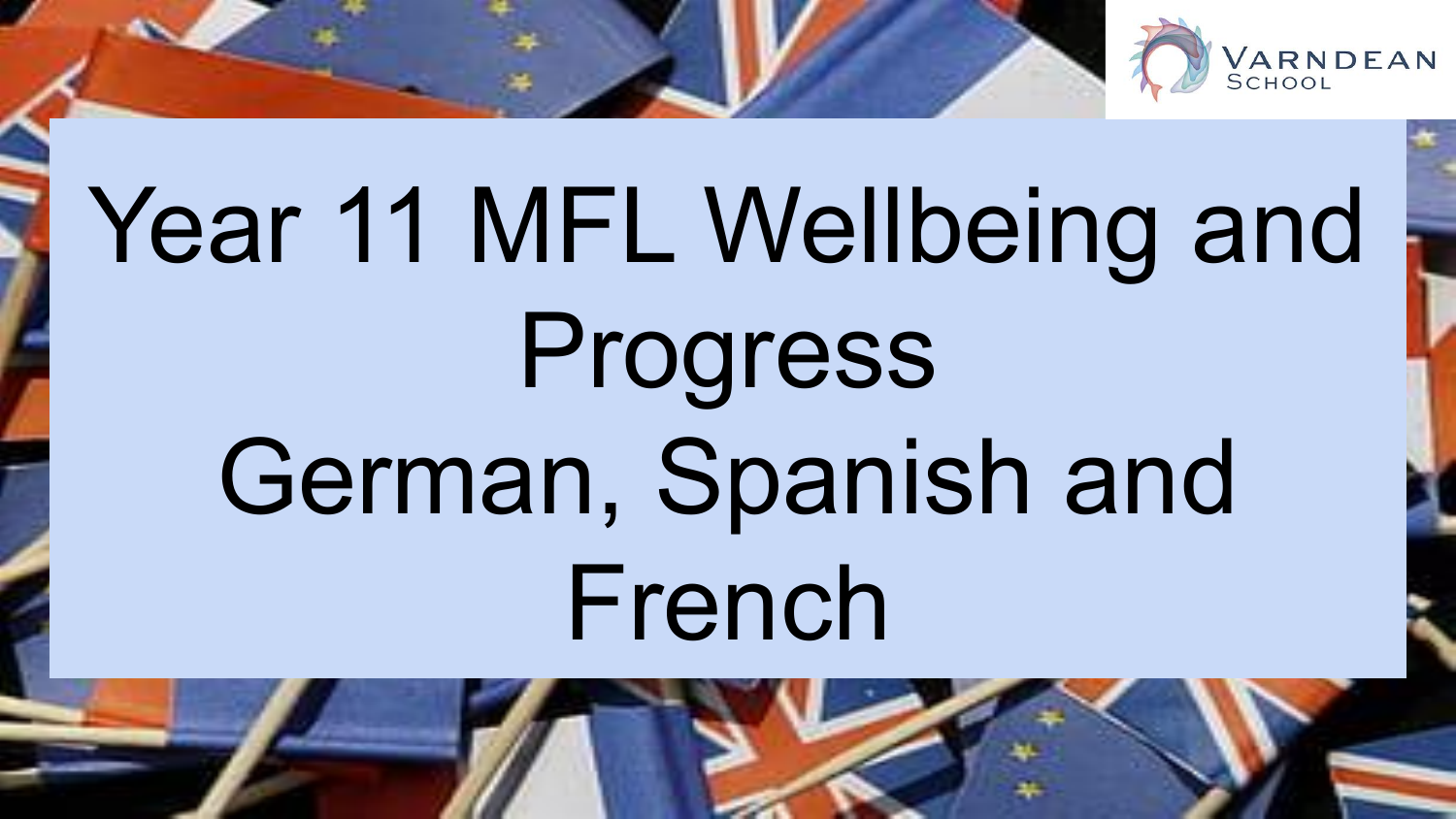## The MFL year 11 team

**Spanish** 11A Mrs Huggett 11D Mr Waite 11C &11D Mrs Newman

### **French 11D - Miss Corken** 11B and 11C Miss Bryant

### **German**

11 A- Mrs Howard 11C - Mrs Howard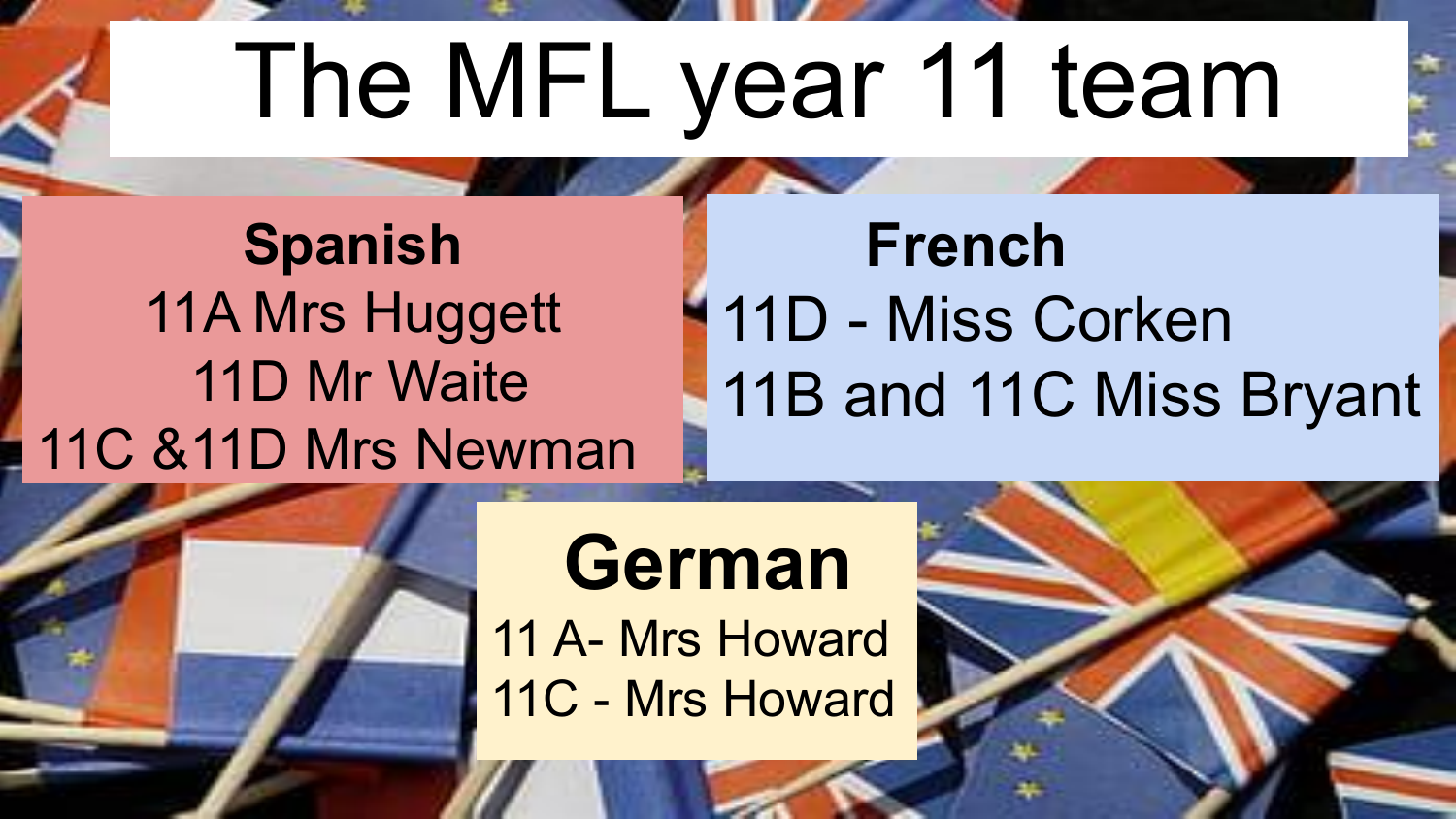How is AQA MFL foundation and higher tier going to be assessed at GCSE this summer?

#### **Four equally weighted exams**

**Writing**

**Listening**

**Reading**

**Speaking**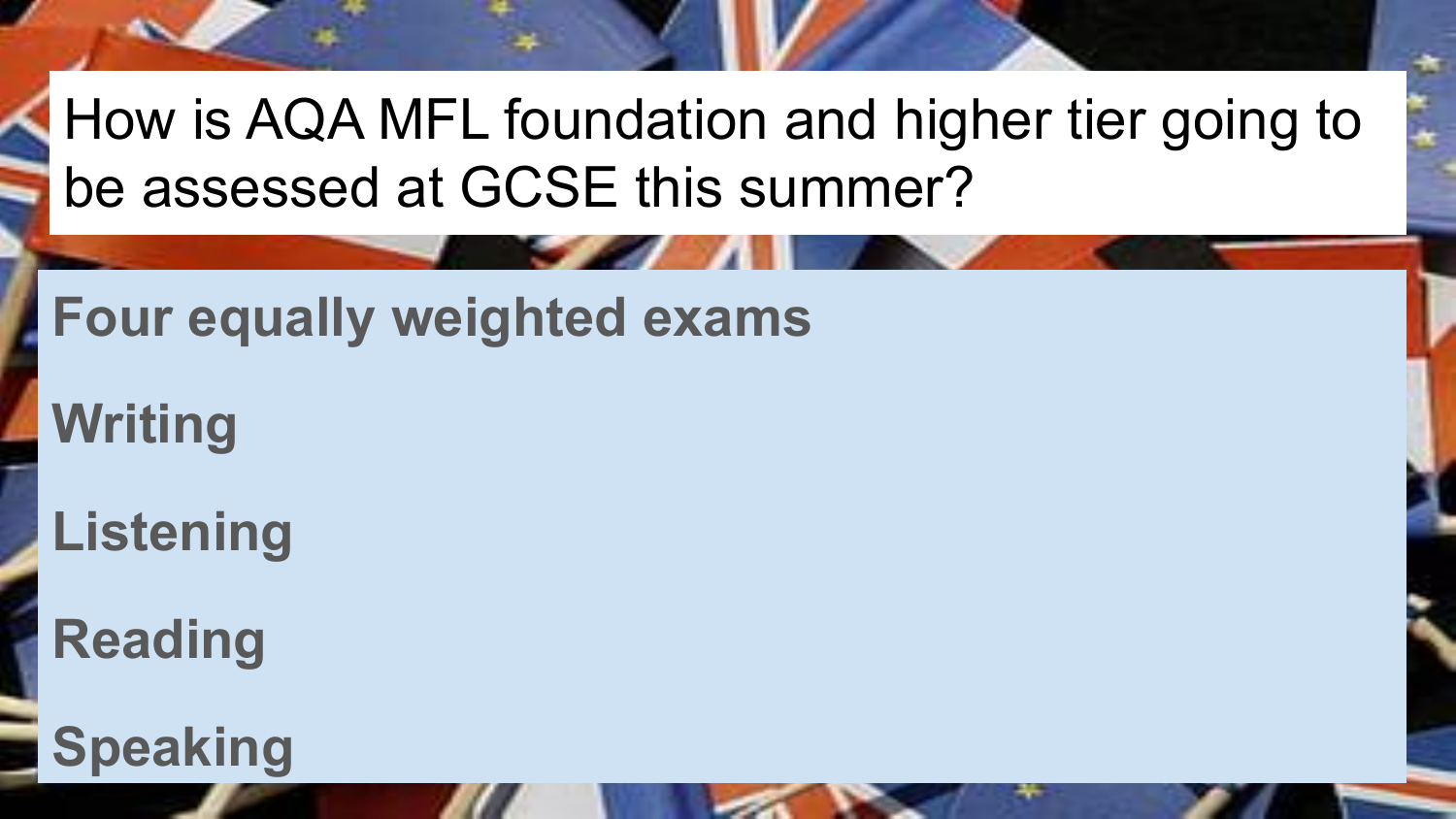#### Changes to the exams this year

**Three** choices of essay questions instead of **two** in the writing exam for the:

90 word essay (Foundation and Higher tier)

150 word essay (Higher tier)

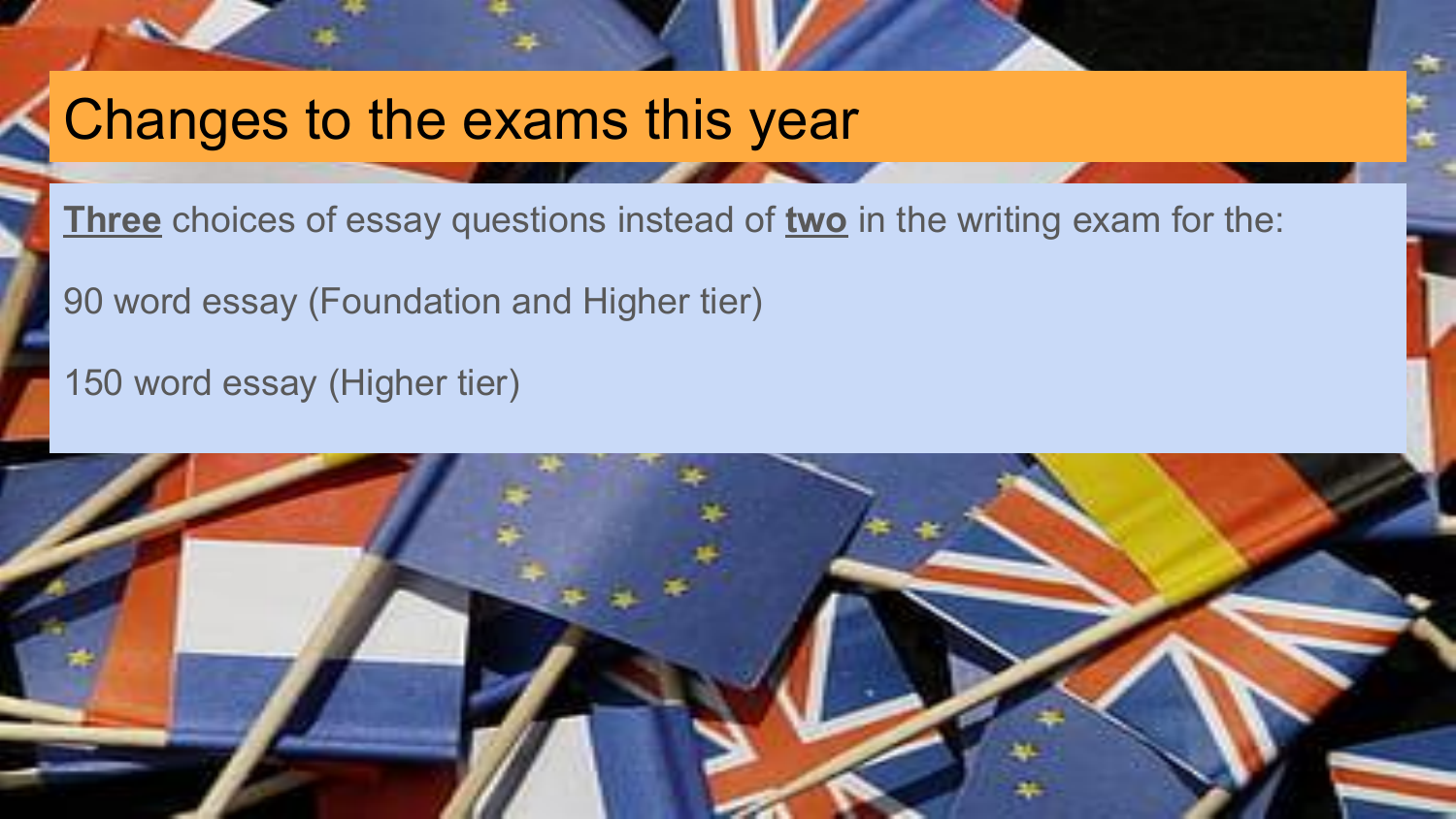#### How will be assessing our students in lessons this year?

- **- Regular exam question practice in class and for prep**
- **- Practice writing questions**
- **- End of unit tests**
- **- A past reading and listening exam during period October PPE1 November**
- **- PPEs in January in all reading writing and listening skills**
- **- Mock speaking exam in March**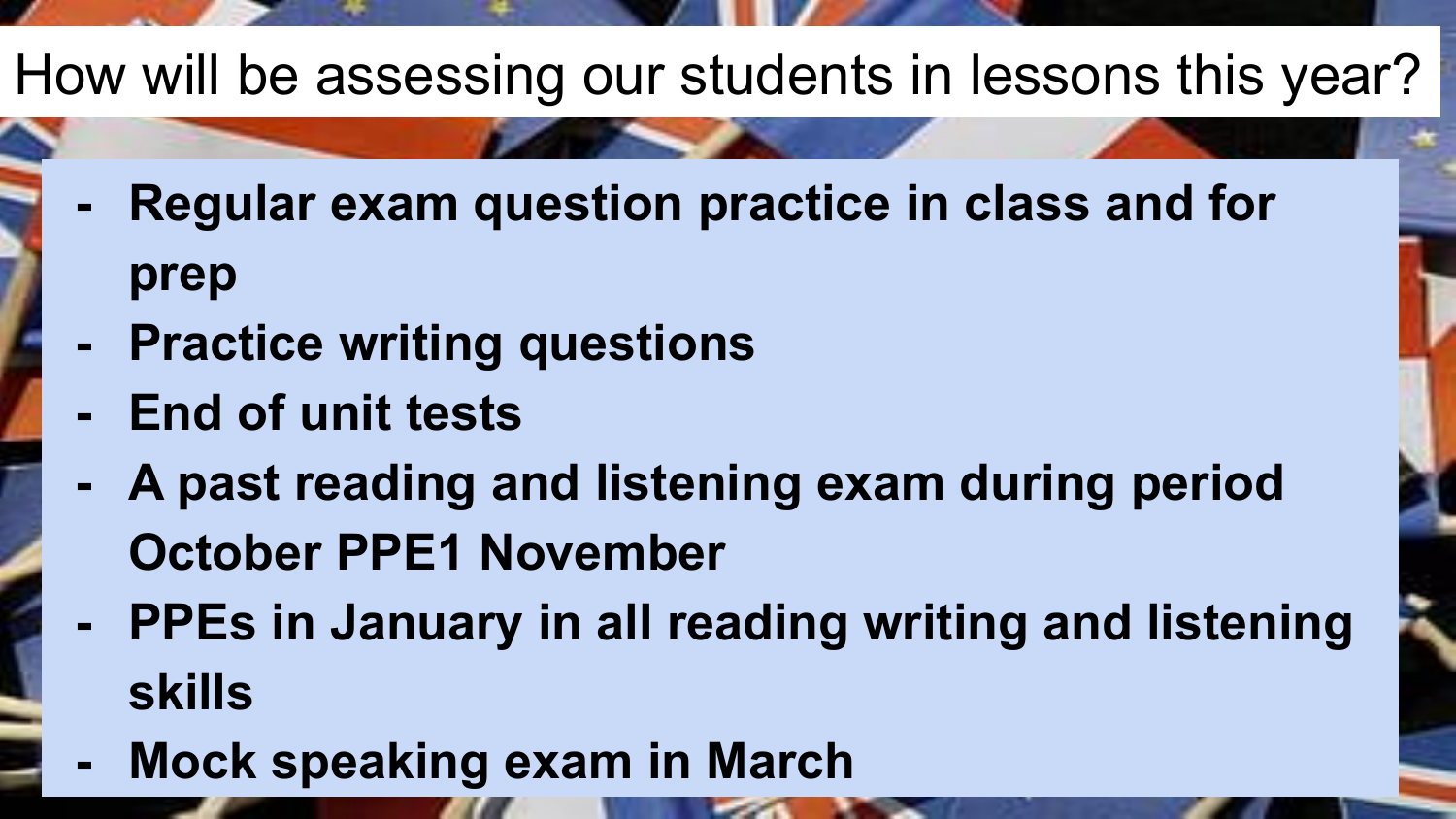#### What sort of prep are our students doing this year?

- Regular vocab learning with tests in class
- Listening and reading practice on seneca / language gym / quizlet / linguascope
- Exam practice writing / translation questions submitted on google classroom